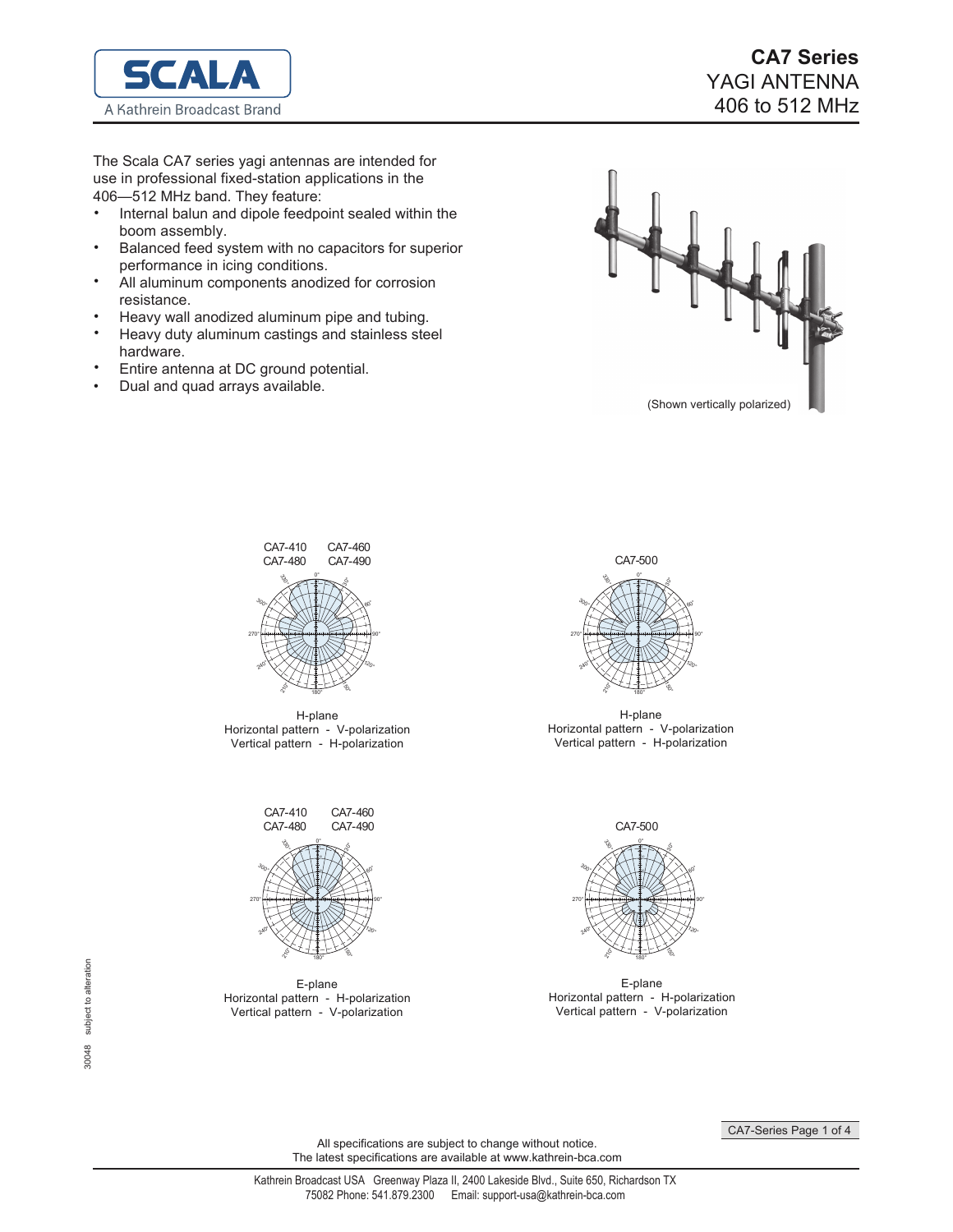| <b>Specifications</b> | CA7-410                                   |
|-----------------------|-------------------------------------------|
| Frequency range       | 406-420 MHz                               |
| Gain                  | 10 dBd (12.15 dBi)                        |
| Impedance             | 50 ohms                                   |
| <b>VSWR</b>           | < 1.35:1                                  |
| Polarization          | Horizontal or vertical                    |
| Front-to-back ratio   | $>18$ dB                                  |
| Maximum input power   | 250 watts (at $50^{\circ}$ C)             |
| H-plane beamwidth     | 53 degrees (half-power)                   |
| E-plane beamwidth     | 41 degrees (half-power)                   |
| Connector             | N female                                  |
| Weight                | 6.5 lb (2.95 kg)                          |
| Dimensions            | 44 x 16.5 inches                          |
|                       | (1118 x 419 mm)                           |
| Wind load             | at 100 mph (161 kph)                      |
| Front                 | 21 lbf (93 N)                             |
| Wind survival rating* | 120 mph (193 kph)                         |
| Shipping dimensions   | 48 x 26 x 6 inches (maximum)              |
|                       | $(1219 \times 660 \times 152 \text{ mm})$ |
| Shipping weight       | 12 lb (5.4 kg)                            |
| Mounting              | For masts of 2.375 inches (60mm) OD.      |

| <b>Specifications</b> | CA7-460                              | <b>CA7-480</b>                       |
|-----------------------|--------------------------------------|--------------------------------------|
| Frequency range       | 450-470 MHz                          | 470-490 MHz                          |
| Gain                  | 10 dBd (12.15 dBi)                   | 10 dBd (12.15 dBi)                   |
| Impedance             | 50 ohms                              | 50 ohms                              |
| <b>VSWR</b>           | $<1.35:1**$                          | < 1.35:1                             |
| Polarization          | Horizontal or vertical               | Horizontal or vertical               |
| Front-to-back ratio   | $>18$ dB                             | $>18$ dB                             |
| Maximum input power   | 250 watts (at $50^{\circ}$ C)        | 250 watts (at $50^{\circ}$ C)        |
| H-plane beamwidth     | 53 degrees (half-power)              | 53 degrees (half-power)              |
| E-plane beamwidth     | 41 degrees (half-power)              | 41 degrees (half-power)              |
| Connector             | N female                             | N female                             |
| Weight                | 6.5 lb (2.95 kg)                     | 6.5 lb (2.95 kg)                     |
| <b>Dimensions</b>     | 39.9 x 14.9 inches                   | 38.1 x 13.1 inches                   |
|                       | $(1013 \times 419 \text{ mm})$       | 968 x 333 mm)                        |
| Wind load             | at 100 mph (161 kph)                 | at 100 mph (161 kph)                 |
| Front                 | 21 lbf (93 N)                        | 21 lbf (93 N)                        |
| Wind survival rating* | 120 mph (193 kph)                    | 120 mph (193 kph)                    |
| Shipping dimensions   | 48 x 26 x 6 inches (maximum)         | 48 x 26 x 6 inches (maximum)         |
|                       | (1219 x 660 x 152 mm)                | (1219 x 660 x 152 mm)                |
| Shipping weight       | 12 lb (5.4 kg)                       | 12 lb (5.4 kg)                       |
| Mounting              | For masts of 2.375 inches (60mm) OD. | For masts of 2.375 inches (60mm) OD. |

\* Mechanical design is based on environmental conditions as stipulated in TIA-222-G-2 (December 2009) and/or ETS 300 019-1-4 which include the static mechanical load imposed on an antenna by wind at maximum velocity. Contact KBU for further details.

\*\* VSWR for 440-470 MHz <1.5:1

CA7-Series Page 2 of 4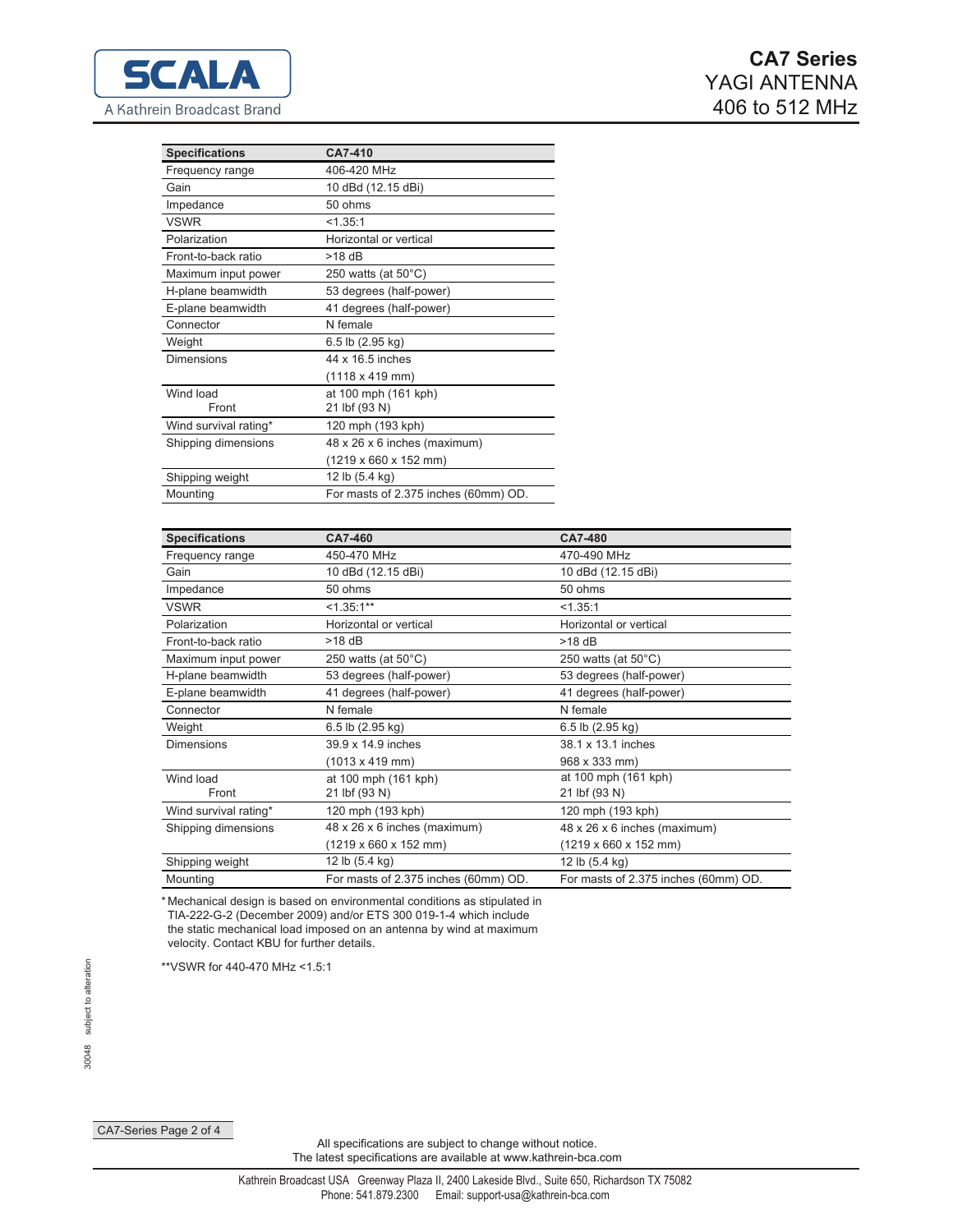| <b>Specifications</b> | CA7-490                              | <b>CA7-500</b>                       |
|-----------------------|--------------------------------------|--------------------------------------|
| Frequency range       | 480-500 MHz                          | 490-512 MHz                          |
| Gain                  | 10 dBd (12.15 dBi)                   | 10 dBd (12.15 dBi)                   |
| Impedance             | 50 ohms                              | 50 ohms                              |
| <b>VSWR</b>           | < 1.35:1                             | < 1.35:1                             |
| Polarization          | Horizontal or vertical               | Horizontal or vertical               |
| Front-to-back ratio   | $>18$ dB                             | $>18$ dB                             |
| Maximum input power   | 250 watts (at $50^{\circ}$ C)        | 250 watts (at $50^{\circ}$ C)        |
| H-plane beamwidth     | 53 degrees (half-power)              | 53 degrees (half-power)              |
| E-plane beamwidth     | 41 degrees (half-power)              | 41 degrees (half-power)              |
| Connector             | N female                             | N female                             |
| Weight                | 6.5 lb (2.95 kg)                     | 6.5 lb $(2.95 \text{ kg})$           |
| <b>Dimensions</b>     | 37.6 x 12.2 inches                   | 36.5 x 12.5 inches                   |
|                       | (956 x 311 mm)                       | (927 x 318 mm)                       |
| Wind load             | at 100 mph (161 kph)                 | at 100 mph (161 kph)                 |
| Front                 | 21 lbf (93 N)                        | 21 lbf (93 N)                        |
| Wind survival rating* | 120 mph (193 kph)                    | 120 mph (193 kph)                    |
| Shipping dimensions   | 48 x 26 x 6 inches (maximum)         | 48 x 26 x 6 inches (maximum)         |
|                       | (1219 x 660 x 152 mm)                | $(1219 \times 660 \times 152$ mm)    |
| Shipping weight       | 12 lb (5.4 kg)                       | 12 lb (5.4 kg)                       |
| Mounting              | For masts of 2.375 inches (60mm) OD. | For masts of 2.375 inches (60mm) OD. |

\*Mechanical design is based on environmental conditions as stipulated in TIA-222-G-2 (December 2009) and/or ETS 300 019-1-4 which include the static mechanical load imposed on an antenna by wind at maximum velocity. Contact KBU for further details.



H-plane Horizontal pattern - V-polarization<br>Vertical pattern - H-polarization



E-plane Horizontal pattern - H-polarization<br>Vertical pattern - V-polarization



H-plane Horizontal pattern - V-polarization<br>Vertical pattern - H-polarization



E-plane Horizontal pattern — H-polarization<br>Vertical pattern — V-polarization

CA7-Series Page 3 of 4